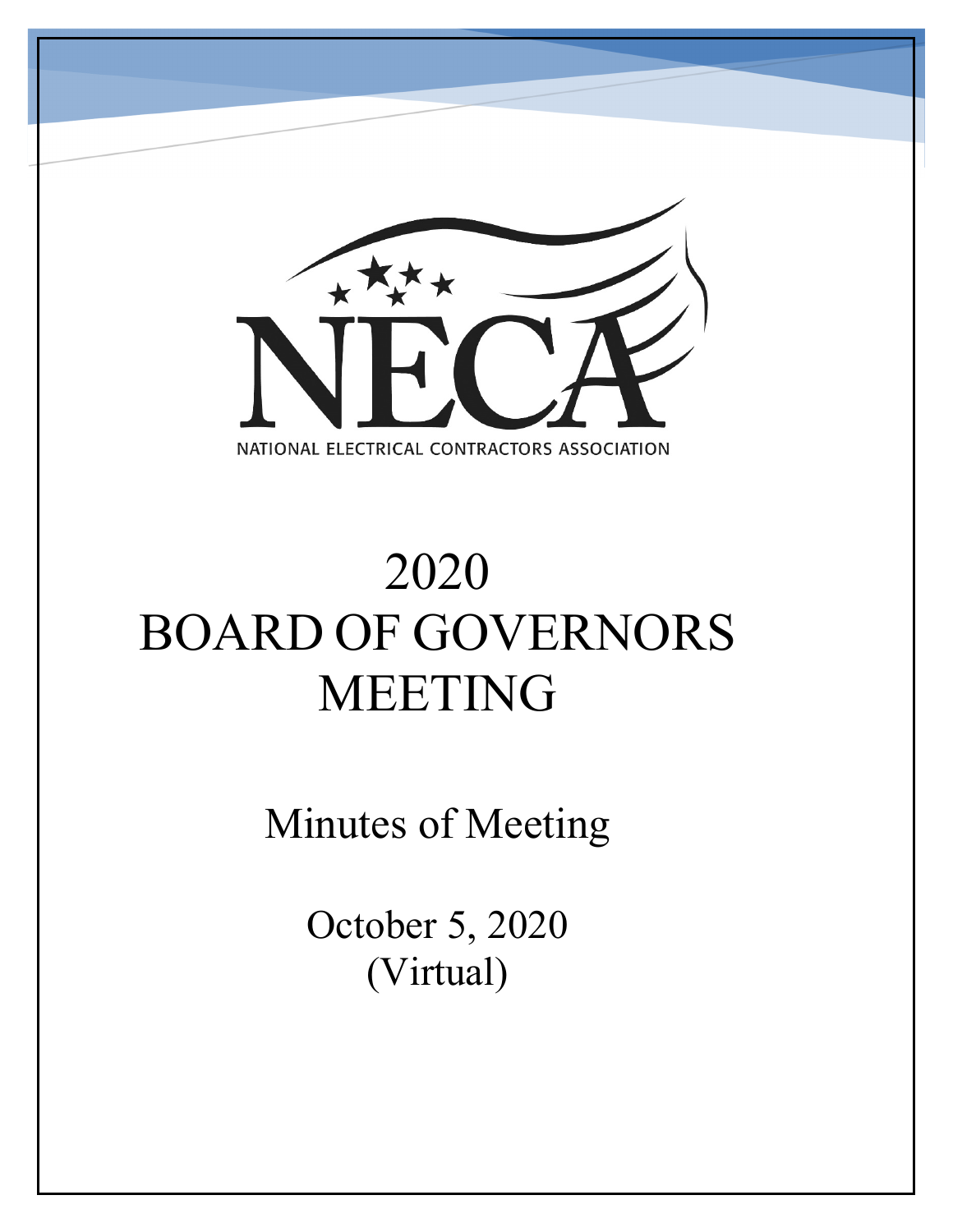# **TABLE OF CONTENTS**

## Page

| <b>Recognition:</b>                                                                            |  |
|------------------------------------------------------------------------------------------------|--|
| <b>Officers Reports:</b>                                                                       |  |
| <b>Actions:</b><br>Affirmation of the National Disease Emergency Response Agreement (NDERA)  3 |  |
| <b>Establishment of the NECA Executive Committee:</b>                                          |  |
|                                                                                                |  |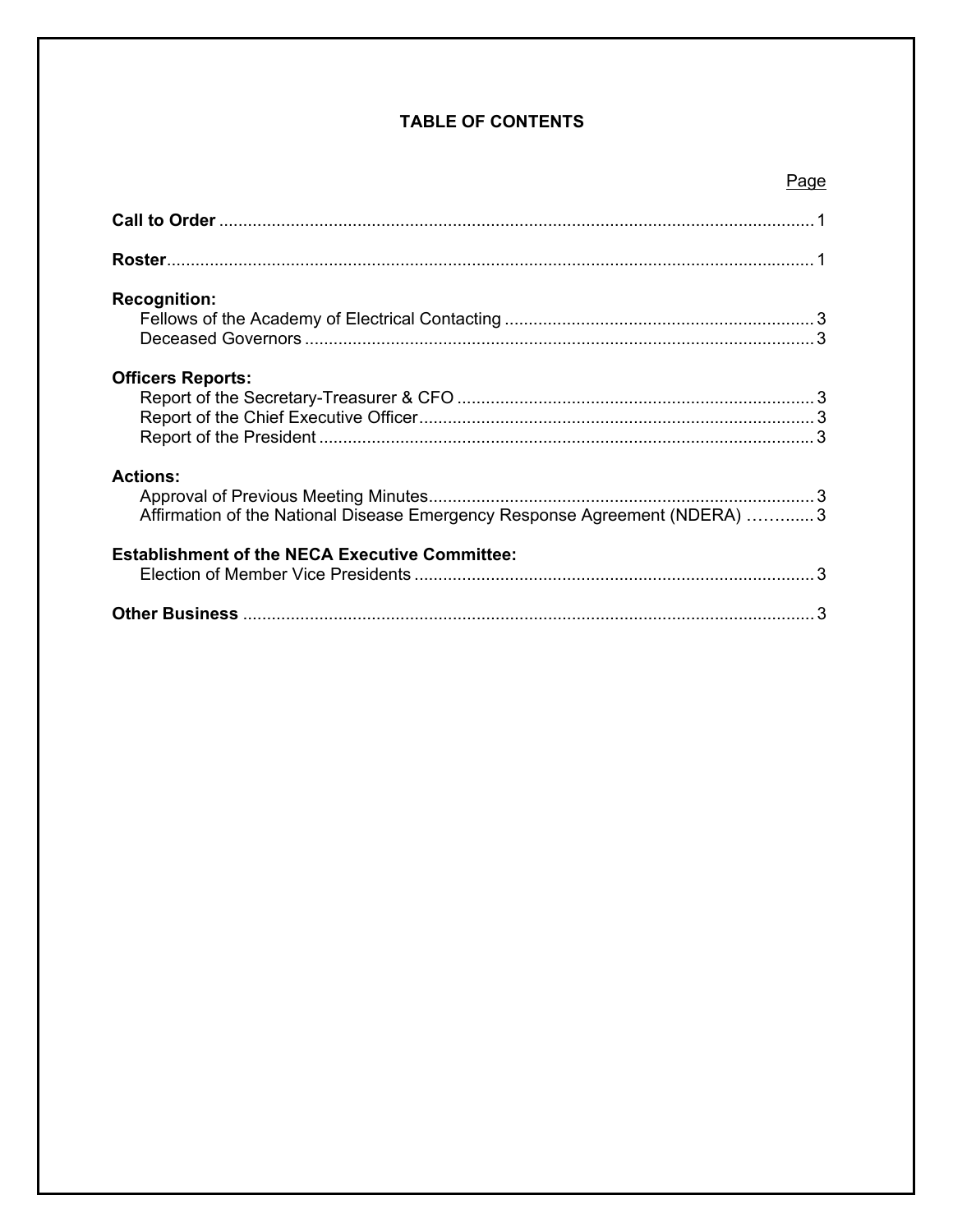#### **MINUTES OF MEETING Solution Contract Contract Contract Contract Contract Contract Contract Contract Contract Contract Contract Contract Contract Contract Contract Contract Contract Contract Contract Contract Contract Contract Contract Contr BOARD OF GOVERNORS NATIONAL ELECTRICAL CONTRACTORS ASSOCIATION, INC.**

#### **October 5, 2020**

Chairman: Secretary and Director, Sergeants-at-Arms: Larry Beltramo Traci M. Walker

**Call To Order:** Chairman Beltramo called the regular meeting of the Board of Governors of the National Electrical Contractors Association, Inc. to order at 2:00 pm (Eastern) on October 5. The meeting was not held in-person due to the COVID-19 pandemic and was therefore held virtually via Zoom. Mr. Beltramo welcomed the members of the Board and guests.

Regarding the conduct of the meeting, the following are applicable in accordance with sections 4.4 and 8 of the Bylaws:

- In all elections of officers, except when the candidate is unopposed, and in voting on amendments to the Bylaws, the Board of Governors shall take a ballot vote. On other matters, the usual form of voice voting shall prevail with each member of the Board of Governors having one vote. When a ballot is not required, any member of the Board of Governors may call for a ballot vote on any question before the question is put to the Board of Governors for a vote.
- On ballot votes, except on matters pertaining to Labor Relations, each Governor shall cast, as a unit, all the number of votes as provided in the Bylaws for the members of the chapter who are in good standing thirty (30) days prior to the date of the meeting. On any matter pertaining to labor relations, the number of votes shall be limited to those attributable to members that are signatory to an I.B.E.W. labor agreement. The President, District Vice-Presidents and the Vice-President-at-Large shall cast one (1) vote each.
- Effective date of these proposals shall be immediate upon passage unless otherwise indicated.
- Robert's Rules of Order will govern such discussion as may be desired on these proposals.

**ROSTER** - The following is a list of the members of the NECA Board of Governors that were in attendance:

#### **EXECUTIVE COMMITTEE**

| Vice President, District 1:  | Micha   |
|------------------------------|---------|
| Vice President, District 2:  | Todd /  |
| Vice President, District 3:  | Kirk D  |
| Vice President, District 4:  | Wes A   |
| Vice President, District 5:  | Vincer  |
| Vice President, District 6:  | Scott I |
| Vice President, District 7:  | Grego   |
| Vice President, District 8:  | James   |
| Vice President, District 10: | Jody S  |
| Vice President at Large:     | David   |

President: Larry Beltramo - San Jose, California el E. McPhee - Farmington, Connecticut A. Mikec - Canonsburg, Pennsylvania avis - Shreveport, Louisiana nderson - Springfield, Illinois nt Real - San Antonio, Texas Bringmann - Anchorage, Alaska ry A. Rick - Moorhead, Minnesota s McDonald - Missoula, Montana Shea - Chattanooga, Tennessee Nielsen - Minneapolis, Minnesota

#### **Unable to Attend**

Vice President, District 9: Earl Restine Jr. - San Diego, California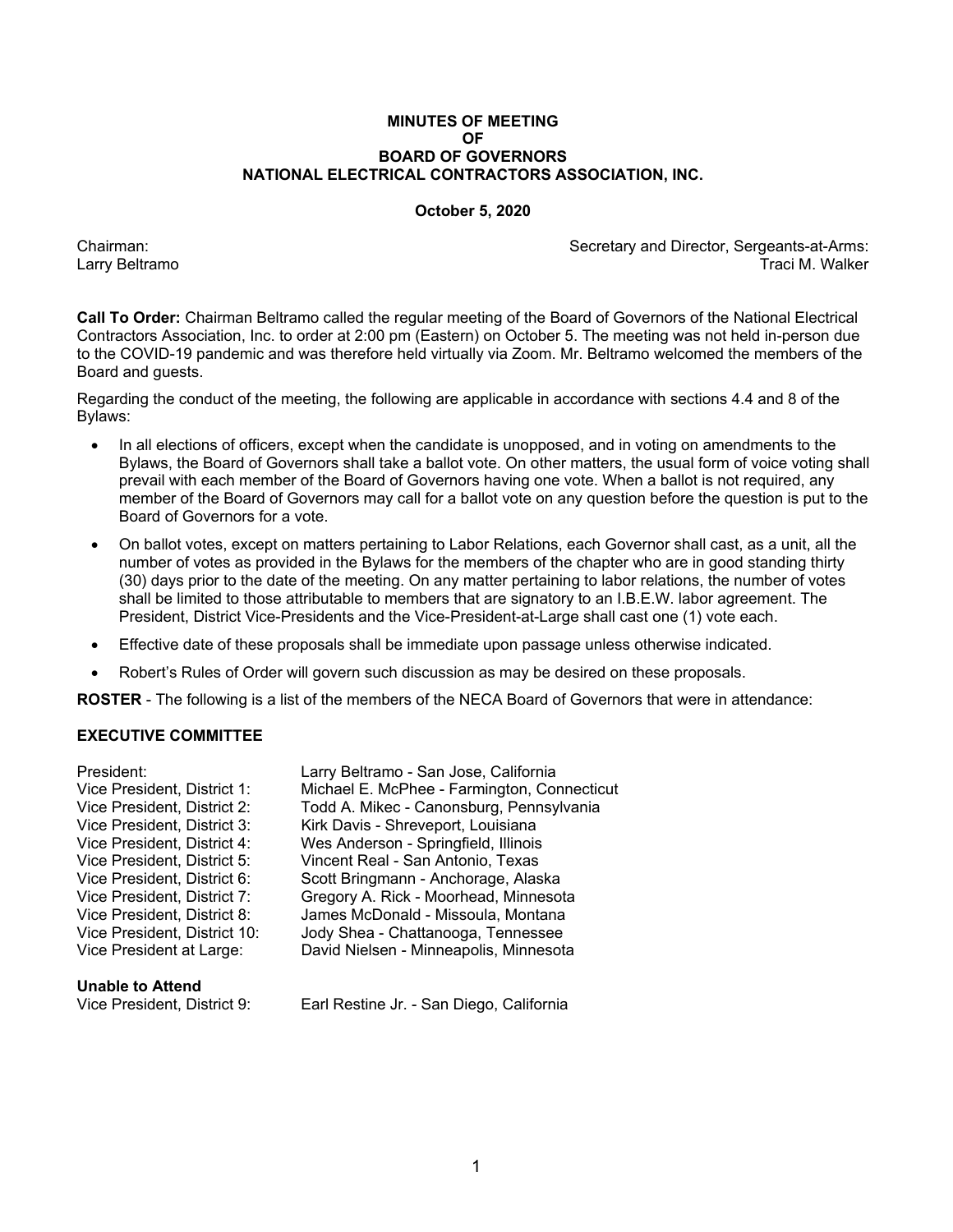#### **CHAPTER AND GOVERNOR**

| American Line Builders Chapter  Edward Farrington     |  |
|-------------------------------------------------------|--|
|                                                       |  |
|                                                       |  |
|                                                       |  |
|                                                       |  |
|                                                       |  |
| California Central Coast Chapter  Louis J Angelos     |  |
|                                                       |  |
|                                                       |  |
|                                                       |  |
|                                                       |  |
| Central Massachusetts Chapter Joseph F St Pierre      |  |
|                                                       |  |
|                                                       |  |
|                                                       |  |
|                                                       |  |
|                                                       |  |
|                                                       |  |
|                                                       |  |
|                                                       |  |
|                                                       |  |
|                                                       |  |
|                                                       |  |
|                                                       |  |
| Finger Lakes NY Chapter  Joseph P Lormand             |  |
| Florida West Coast Chapter  Andy DeLaParte            |  |
|                                                       |  |
|                                                       |  |
|                                                       |  |
|                                                       |  |
|                                                       |  |
|                                                       |  |
|                                                       |  |
|                                                       |  |
|                                                       |  |
|                                                       |  |
|                                                       |  |
|                                                       |  |
|                                                       |  |
|                                                       |  |
|                                                       |  |
|                                                       |  |
|                                                       |  |
|                                                       |  |
|                                                       |  |
|                                                       |  |
|                                                       |  |
|                                                       |  |
|                                                       |  |
| Monterey Bay California Chapter Frederick A Jensen    |  |
|                                                       |  |
| New Mexico Chapter John McKinstry, Alternate          |  |
|                                                       |  |
| North Central Ohio Chapter Robert E Wickham           |  |
|                                                       |  |
|                                                       |  |
|                                                       |  |
|                                                       |  |
| Northeastern Illinois Chapter  Anthony Mulizio        |  |
|                                                       |  |
| Northeastern Line Constructors Chapter James C Atkins |  |
|                                                       |  |

| Northern Indiana Chapter  Anthony J Maloney III               |  |
|---------------------------------------------------------------|--|
| Northern New Jersey Chapter  Harry J Sassaman                 |  |
|                                                               |  |
| Northwest Line Constructors Chapter  Joe Sutton               |  |
|                                                               |  |
|                                                               |  |
|                                                               |  |
|                                                               |  |
|                                                               |  |
| Penn-Del-Jersey Chapter Luke R Cunningham                     |  |
|                                                               |  |
|                                                               |  |
| Red River Valley Chapter  Marvin L Groves II                  |  |
|                                                               |  |
| RI & SE Massachusetts Chapter  Christopher O'Rourke           |  |
|                                                               |  |
|                                                               |  |
|                                                               |  |
|                                                               |  |
| Santa Clara Valley Chapter  Timothy P Daniels                 |  |
|                                                               |  |
|                                                               |  |
| Southeast Texas Chapter  Matthew B Cappadonna                 |  |
| Southeastern Line Constructors Chapter  Jesse Colley          |  |
| Southeastern Michigan Chapter  William M Darish               |  |
|                                                               |  |
| Southern Colorado Chapter James L Peterson                    |  |
|                                                               |  |
| Southern New Jersey Chapter Michael C Nielsen                 |  |
|                                                               |  |
|                                                               |  |
| Southwest Washington Chapter  Mardy Betschart                 |  |
| Southwestern Line Constructors Chapter  Earl 'Duke' Austin Jr |  |
|                                                               |  |
| Twin Ports-Arrowhead Chapter  Rick Osbakken                   |  |
| Washington DC Chapter Gregg S Kaderabek                       |  |
| West Virginia-Ohio Valley Chapter James D Bane                |  |
| Western Line Constructors Chapter  Rich Holbeck               |  |
| Western Massachusetts Chapter  Lawrence F Eagan               |  |
| Western New York State Chapter  Brad Keatley                  |  |
|                                                               |  |
| Western Pennsylvania Chapter  Michael R Hanlon                |  |
|                                                               |  |
|                                                               |  |

### **INTERNATIONAL CHAPTERS**

| Canadian Electrical Contractors |                                              |  |
|---------------------------------|----------------------------------------------|--|
|                                 | Association Inc (CECA) Dave Mason, Alternate |  |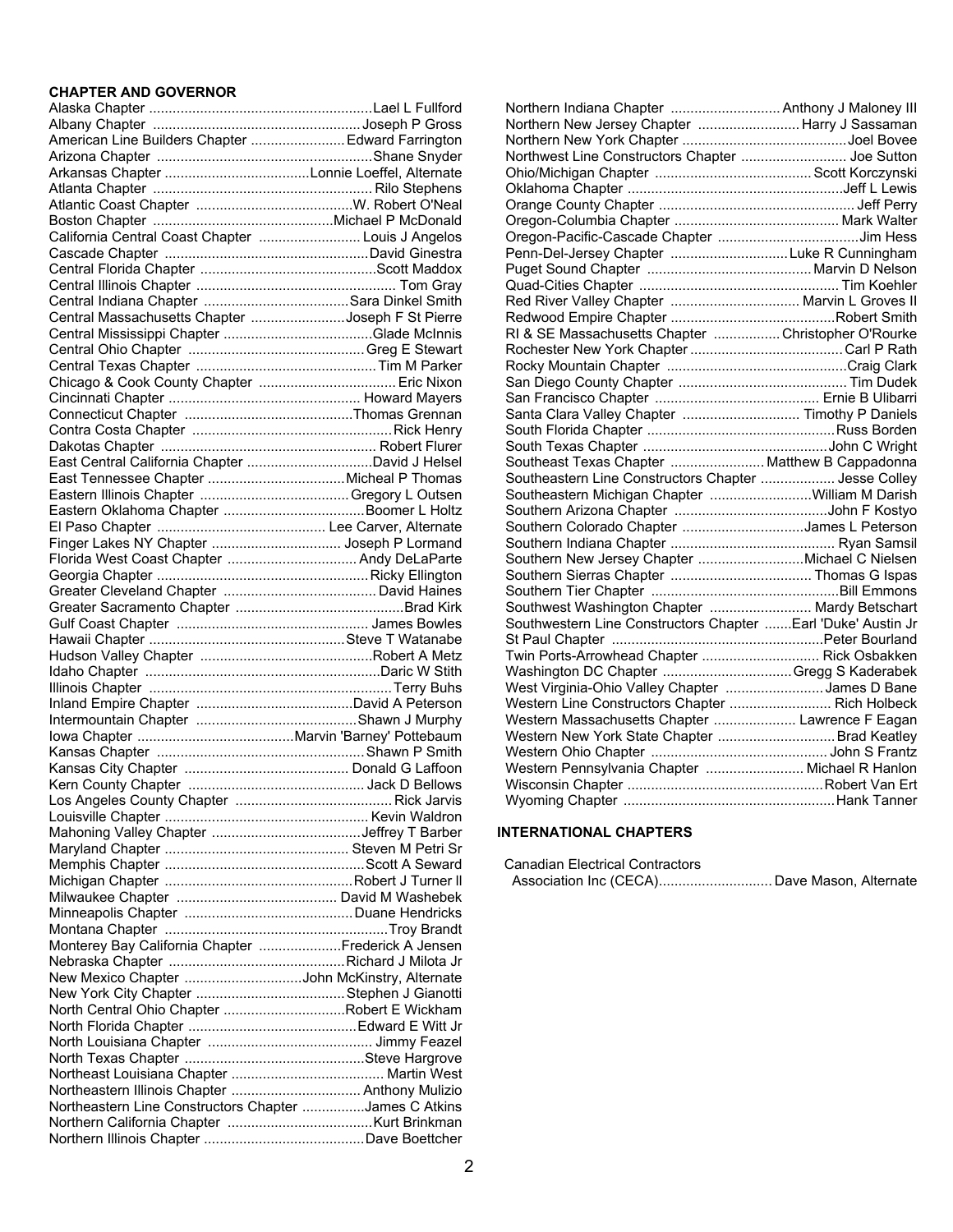**Pledge of Allegiance:** Mr. Beltramo led the group in the Pledge of Allegiance.

**Recognition of Fellows of the Academy of Electrical Contracting:** Mr. Beltramo recognized the Academy Fellows.

**Recognition of Deceased Governors:** A moment of silence honored all chapter governors who have died since the last meeting.

**Report of the President:** Mr. Larry Beltramo, President, presented a report on the state of the association.

**Report of the Secretary-Treasurer:** Ms. Traci M. Walker, Secretary-Treasurer & CFO, reported on the current financial and membership status.

**Report of the Chief Executive Officer:** Mr. David Long, Chief Executive Officer, reflected on changes that took place during the year.

#### **Actions:**

#### **Action on Minutes of Previous Meetings:**

*Upon motion duly made and seconded, the minutes of the meeting held in Las Vegas, NV on September 14,2019, were approved as submitted by voice vote (Zoom polling feature).* 

#### **Action to Affirm the National Disease Emergency Response Agreement (NDERA)**

*Upon motion duly made and seconded, the National Disease Emergency Response Agreement (NDERA) was AFFIRMED with 4,373 votes cast FOR and 322 votes cast AGAINST.* 

#### **Establishment of the NECA Executive Committee:**

#### **Election of Member Vice Presidents:**

*There being no opposition, upon motion duly made and seconded, the following candidates were elected to two-year terms commencing January 1, 2021:*

Vice President, District 2 Todd A. Mikec, Canonsburg, Pennsylvania David M. Washebek, Brookfield, Wisconsin Vice President, District 6 Scott Bringmann, Anchorage, Alaska Vice President, District 8 Craig Clark, Lakewood, Colorado<br>Vice President. District 10 Jody Shea. Chattanooga. TN Jody Shea, Chattanooga, TN

#### **Other Business:**

There being no further business to come before the meeting, the Chairman thanked the members for their presence and cooperation and officially adjourned the meeting at 3:00 pm.

Jay M. Wath

Traci M. Walker **Secretary**